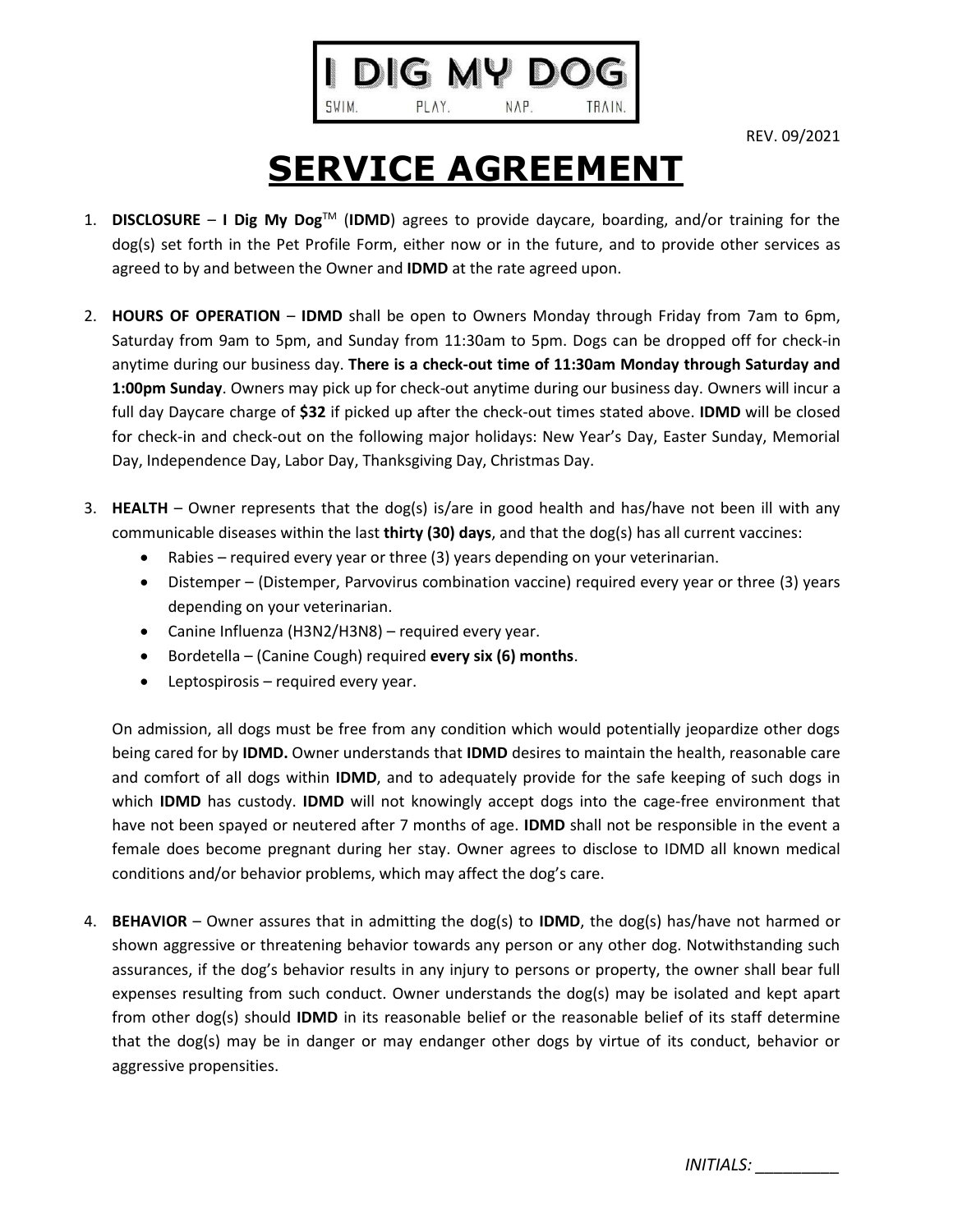- 5. **ASSUMPTION OF RISK** Owner agrees that **IDMD** shall not be liable for any loss or damage to the dog(s) by any cause whatsoever, including fire, theft, and escape of animal. Owner agrees they shall remain liable for any damages the dog(s) may cause, including bites, aggressive behavior, or damage to other dogs. Owner agrees that **IDMD** owners and staff will not be liable and hold them harmless from any liability of any kind whatsoever arising from the Owner's dog's attendance and participation at **IDMD**. Owner assumes and understands the pet is in an environment where other pets shall be located together in a social atmosphere, and the facility shall not be liable for the damage caused to the dog by injury or other episodes which may have been caused by or from another dog.
- 6. **MEDICAL ATTENTION** In the event Owner's dog(s) becomes injured, **IDMD** shall notify Owner in a timely manner. If Owner cannot be reached, or has failed to instruct **IDMD** regarding measures to be taken, or if an emergency situation exists which requires immediate action, Owner authorizes **IDMD** to engage the services of a veterinarian, to administer medicine, or give such other attentive care for the dog that appears reasonably advisable. **IDMD** shall pay any and all costs of the dog that may arise as a result of the injury or illness, including veterinarian care and costs. Owner shall pay such costs as a reimbursement immediately upon pick-up of the dog or when the services have been completed.
- 7. **MEDICAL RECORD RELEASE** Owner authorizes IDMD to obtain medical records (i.e. vaccination records from Owner's Veterinarian) to certify that dog(s) are current with required vaccinations agreed upon in this Agreement.
- 8. **SOCIAL MEDIA RELEASE** Owner grants permission to **IDMD** to use dog likeness in photograph(s) and/or video(s) in any and all of its publications and in any and all other media, whether now known or hereafter existing. This release relates to photograph(s) and/or video(s) intended for use in any **IDMD** publication, marketing, or public relations nature, such as newsletters, brochures, web content, promotional items or other such material. Owner will make no monetary or other claim against **IDMD** for the use of photograph(s) and/or video(s).
- 9. **RESERVATIONS AND DEPOSITS** Owner understands that reservations are required for all boarding stays. **A 50% deposit is required** for reservations **during holiday seasons** to hold bookings. Reservation cancellations or changes must be received by **IDMD** at least **3 days (72 hours)** prior to the arrival date for the deposit to be refunded. Any cancellations or changes within **3 days (72 hours)** of the arrival date will be placed as credit on the owners' account to be used at a later time.
- 10. **PAYMENT** Unless otherwise arranged by **IDMD**, payment for services rendered is due at the time of drop-off. **IDMD** will only accept Credit Card, Cash, Check, Money Orders, or Cashier's Check as valid forms of payment. A valid Credit Card must be kept in the Owner's records for billing or emergency purposes. In the event that payment has not been made for services provided, **IDMD** shall have, and is hereby granted a lien on the dog(s) for any and all unpaid charges resulting from services rendered by **IDMD**. Owner agrees that in the event charges are not paid when due in accordance with this Agreement, **IDMD** may exercise its lien right within **30 days** after written notice has been given to Owner by **IDMD**.